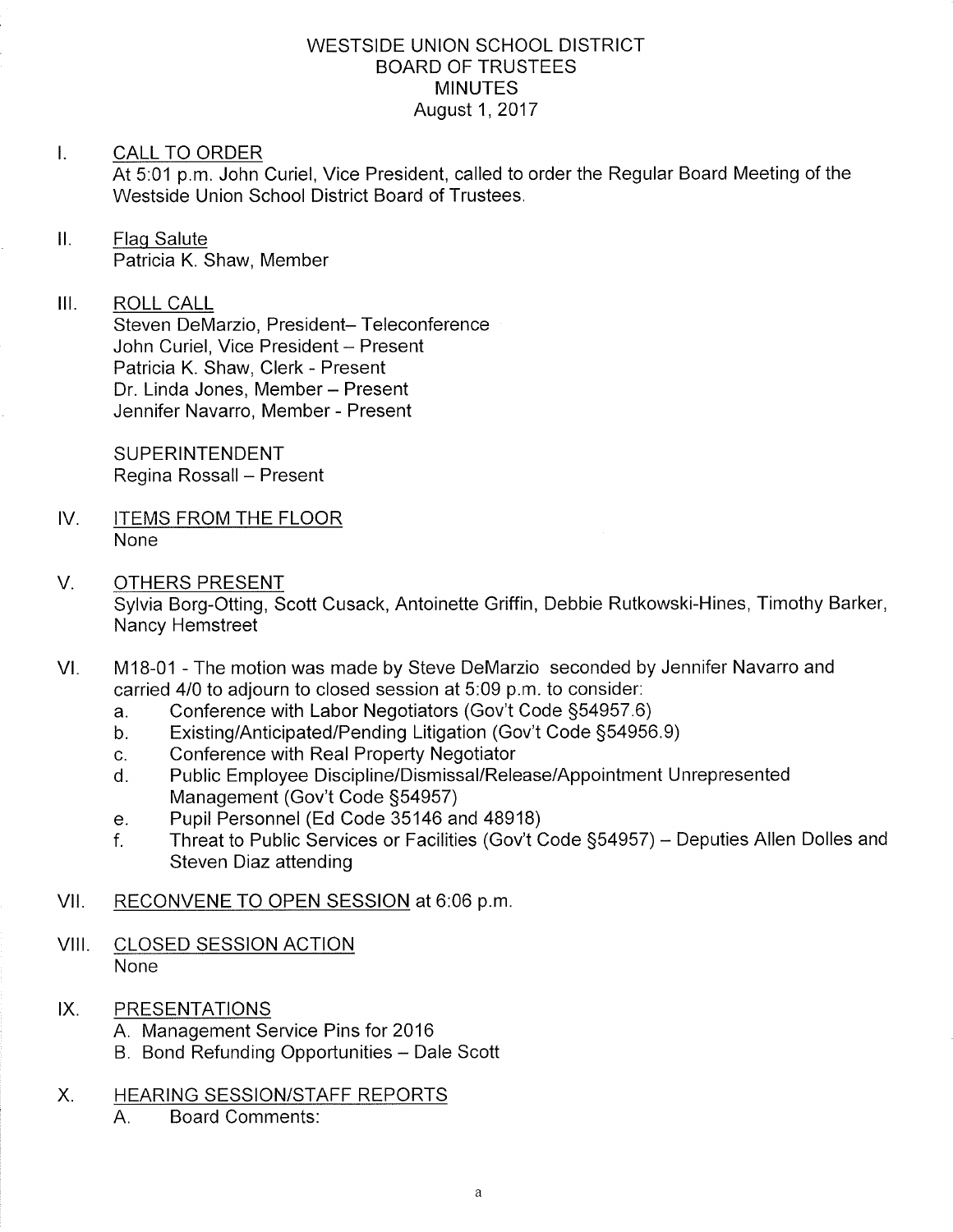#### Minutes Reguiar Board Meeting

August 1,2011

Jennifer Navarro - I am happy to be back and excited about being a part of the beginning of the school year.

Linda Jones - Congratulations to all of our new administrators and I ditto Jennifer's comments

Patricia K. Shaw - I also ditto both Linda and Jennifer's comments

I would like to nominate Tom Lackey for the CSBA Legislature of the Year Award.

John Curiel - I hope everyone enjoyed their summer break. It's good to be back and I am happy to see my fellow Board Members. I am ready to see great things happening this school year. I look forward to another great Westside school year.

Steve DeMarzio - Welcome every one back, I hope everyone has a great school year. We have 125 years in service pins this evening.

- 1. Assistant Superintendent Administrative Services Shawn Cabey
	- a. I am officially relinquishing my extra ordinary powers for the summer back to the Board.
- 2. Assistant Superintendent Educational Services Marguerite Johnson
	- a. Congratulations on everyone who received service pins this evening.
	- b. There will be about 460 students who will attend kindergarten camp that starts tomorrow.
	- c. We have a spot at the AV Tech Expo during the fair. We will be looking for one school site per day to staff our booth. We are currently finalizing the plans for that event.
- 3. Deputy Superintendent Robert Hughes
	- a. We are still working on hiring teachers, hopefully we will be done this week.
- 4. Superintendent Regina Rossall

Mrs. Rossall reviewed the following items with the Trustees:

- a. The Welcome Back Breakfast is on Monday, August 7, 7:00 a.m. for breakfast and the program will begin at 7:45 a.m. in the Joe Walker Gym.
- b. I would like to thank cabinet for their hard work this summer making sure we are ready for the start of school.
- c. Marguerite did a great job with summer school. d. Staff attended trainings this summer.
- 
- e. Administrators are busy at their school sites getting ready for staff and students. f. We met with management and discussed how we can implement this year's
- Boards Goals.
- g. We have been hiring teachers since February. We are still hiring instructional assistants.
- 
- h. <sup>I</sup>am looking forward to everyone being back on Monday. i. We have been enrolling students since April. lt looks like our enrollment is up.

# XI. PERSONAL APPEARANCES

- Westside Union Teachers Association Representative Bob Dunham, President A.
- California School Employee Association Representative Jeri Holmes, President B.
- Parent Teachers Association Representative  $C<sub>r</sub>$
- WAVE Representative Patricia Shaw and Robert Hughes D.
	- . First meeting of the school year will be Wednesday, August 9,2017, 6.30 p.m
- Xll. ITEMS FROM THE FLOOR Continued None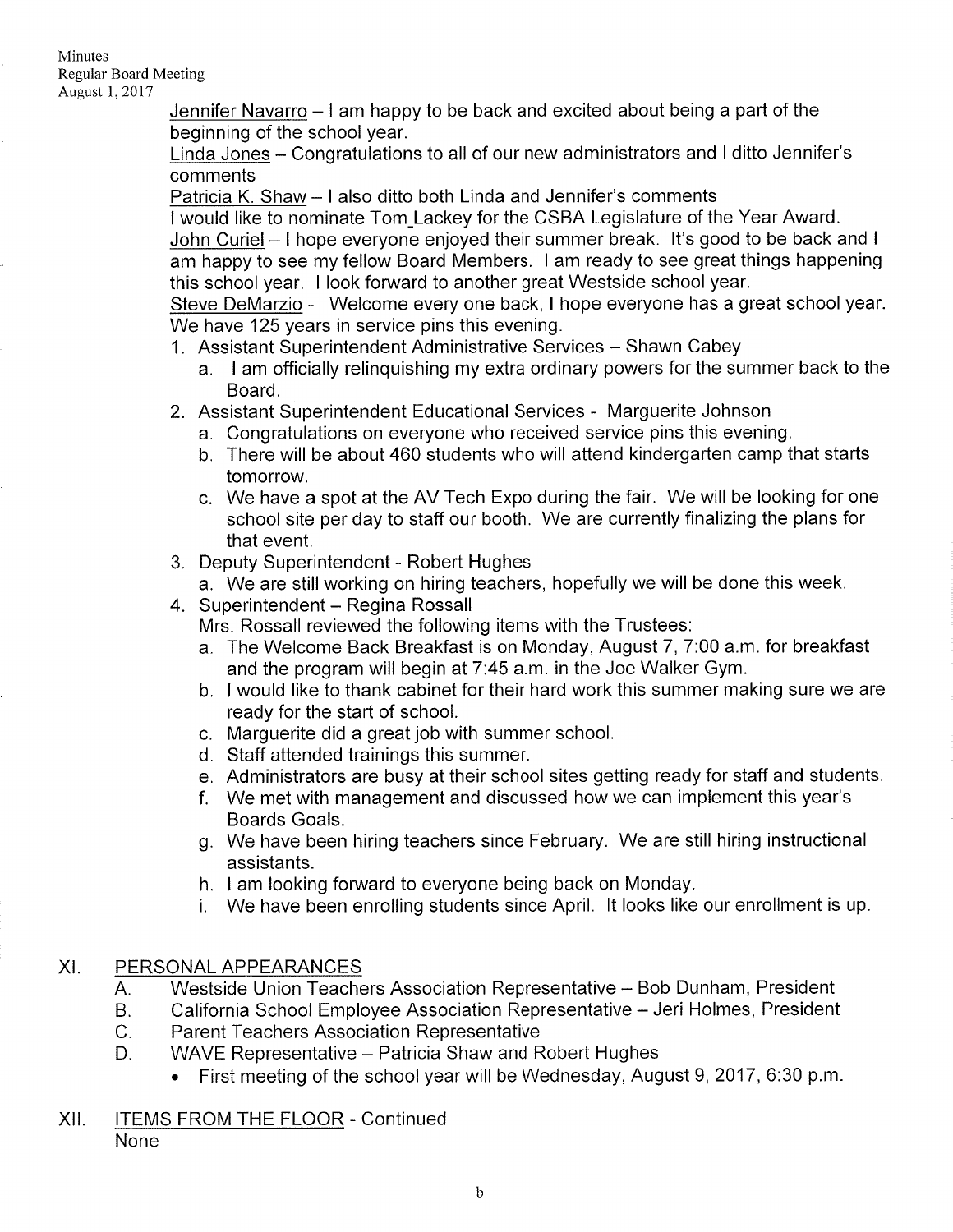## **Minutes** Regular Board Meeting

- 
- August 1, 2017<br>
A. Organizational/Governance<br>
1. Ml8-02 Item 1. Approval of the agenda of the Regular Board Meeting of August 1, 2017, as submitted. The motion was made by Patricia K. Shaw seconded by Linda Jones and carried 5/0.<br>2. M18-03 - Items  $2a - 2h$ . The motion was made by Patricia K. Shaw seconded by Steve
	- - DeMarzio and carried 5/0 to approve the consent agenda.<br>2a Minutes of the Regular Meeting on June 27, 2017<br>2b Gift to the District
		-
		- 2c Williams Uniform Complaint Quarterly Report<br>
		2d Personnel Report<br>
		2e Purchase Orders
		-
		-
		-
		-
		-
	- 2f Consultant/Contract Agreement Schedule Revised<br>
	2g Conference/Workshop Schedule<br>
	2g Contractor Pre-Qualifications Listing<br>
	3. Item 3. The motion was made by seconded by and carried 0/0 to approve the revised Conflict Interest Code - **Pulled by Administration**<br>4. M18-04 - Item 4. The motion was made by Linda Jones seconded by Jennifer Navarro and
	- carried 5/0 to approve the Inter District Transfer Agreement between Westside Union School District and Southern Kern Unified School District.

# XV. EDUCATIONALSERVICES

- 5. M18-05 Item 5. The motion was made by Patricia K. Shaw seconded by Jennifer Navarro and carried 5/0 to approve the second and final reading of the revised Board Policy, Administrative Regulation and Exhibit:
	- Exhibit 5123, Promotion/Acceleration/Retention
	- BP/AR 5141.52, Suicide Prevention
- Ml8-06 Item 6. The motion was made by Patricia K. Shaw seconded by Steve DeMarzio and carried 5/0 to approve the first reading of the Revised Board Policies, Administrative Regulations and Exhibit: 6
	- BP/AR/E 0520.2, Title I Program Improvement Schools
	- o BP/AR 0520.3, Title I Program Improvement Districts
	- $\bullet$  BP 4131.62, Tobacco
	- o BP/AR 5121, Grades/Evaluation of Student Achievement
	- AR 6158, Independent Study
	- o BP/AR 6164.4I, Children with Disabilities Enrolled in Private School
	- BP 6179, Supplemental Instruction
- Ml8-07 Item 7. The motion was made by Patricia K. Shaw seconded by Jennifer Navarro and carried 5/0 to approve the Local Control and Accountability Plan (LCAP) Revisions. 7

# XVI. BUSINESS

- 8. M18-08 Item 8. The motion was made by Patricia K. Shaw seconded by Steve DeMarzio and carried 5/0 to approve the Citizens' Bond Oversight Committee Annual Report 2016-17.
- 9. M18-09 Item 9. The motion was made by Patricia K. Shaw seconded by Steve DeMarzio and carried 5/0 to approve to Request to Bid: Prop 39 HVAC Upgrades.

# XVII. NEW BUSINESS

None

XVIII. UNFINISHED BUSINESS None